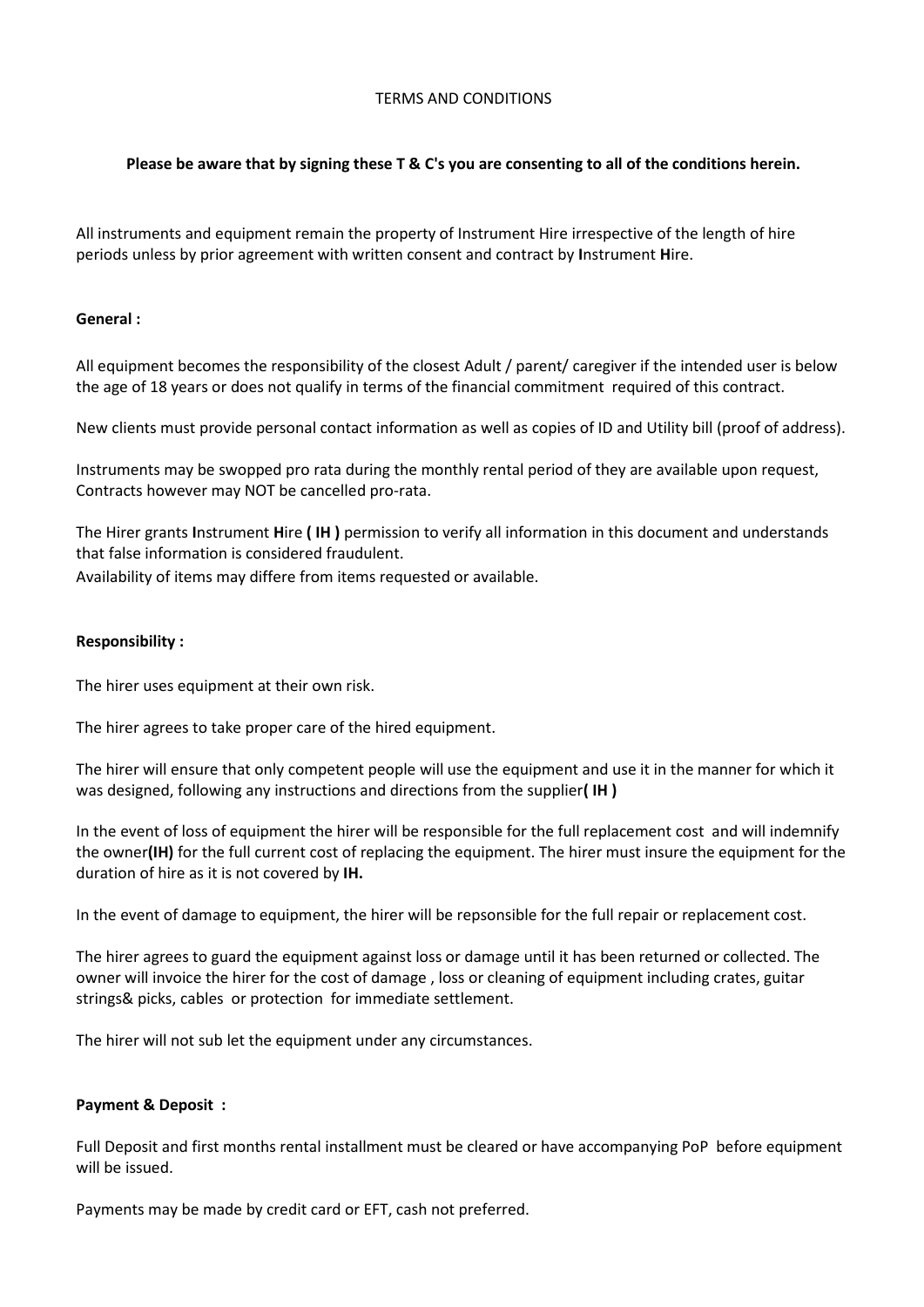A valid copy of ID and proof of residence/ utility bill for the reponsible person must be emailed for records.

Deposits will be returned in full after return and testing, unless repair deductions are due.

No accounts will be opened.

Any equipment returned after the agreed contract period without arrangement will be charged for another month at the full rate.

No further hiring contracts will be allowed in the event of unpaid or overdue contracts.

All equipment not returned will be charged at **IH** full price.

Any overdue contracts will be listed with the South African Credit Bureau and ITC.

# **Deliveries & collection :**

Delivery charges are in addition to the basic hire rates and are mandatory for some of the range of products. If collection is required to ensure the timeous return of hired goods, this charge will be in addition to the agreed contract fee.

Deliveries to 3rd party venues or unoccupied premises are the responsibility of the hirer.

All goods are checked before packing, it is the hirers responsibility to alert **IH** of any issues in good time to avoid being held responsible for damage.

If access is not possible at an arranged time and the driver must return, the cost of collection will be added to the contract amount.

Drum sets and PA equipment must be delivered and collected for correct initial setup.

Acoustic instruments & guitars may be collected and returned by the hirer at no delivery fee.

Please note that in the case of self collection and return, Instruments & Equipment are not safe or insured in your vehicle.

Equipment may only be returned to **IH** staff with official **IH** paperwork & receipt at agreed **IH** time and place. If we have no record of your handover, you will remain responsible.

### **Equipment :**

All equipment will be issued in good working condition.

Damage to instruments will be charged to the customer and deducted from the Deposit if reasonable, greater payments will be due immediately.

Broken strings are to be replaced by IH with notice or the customer may replace them with the correct strings with consent by IH.

As stock revolves, we may not be able to offer exact requested instruments, we will offer the nearest match until the original request can be provided.